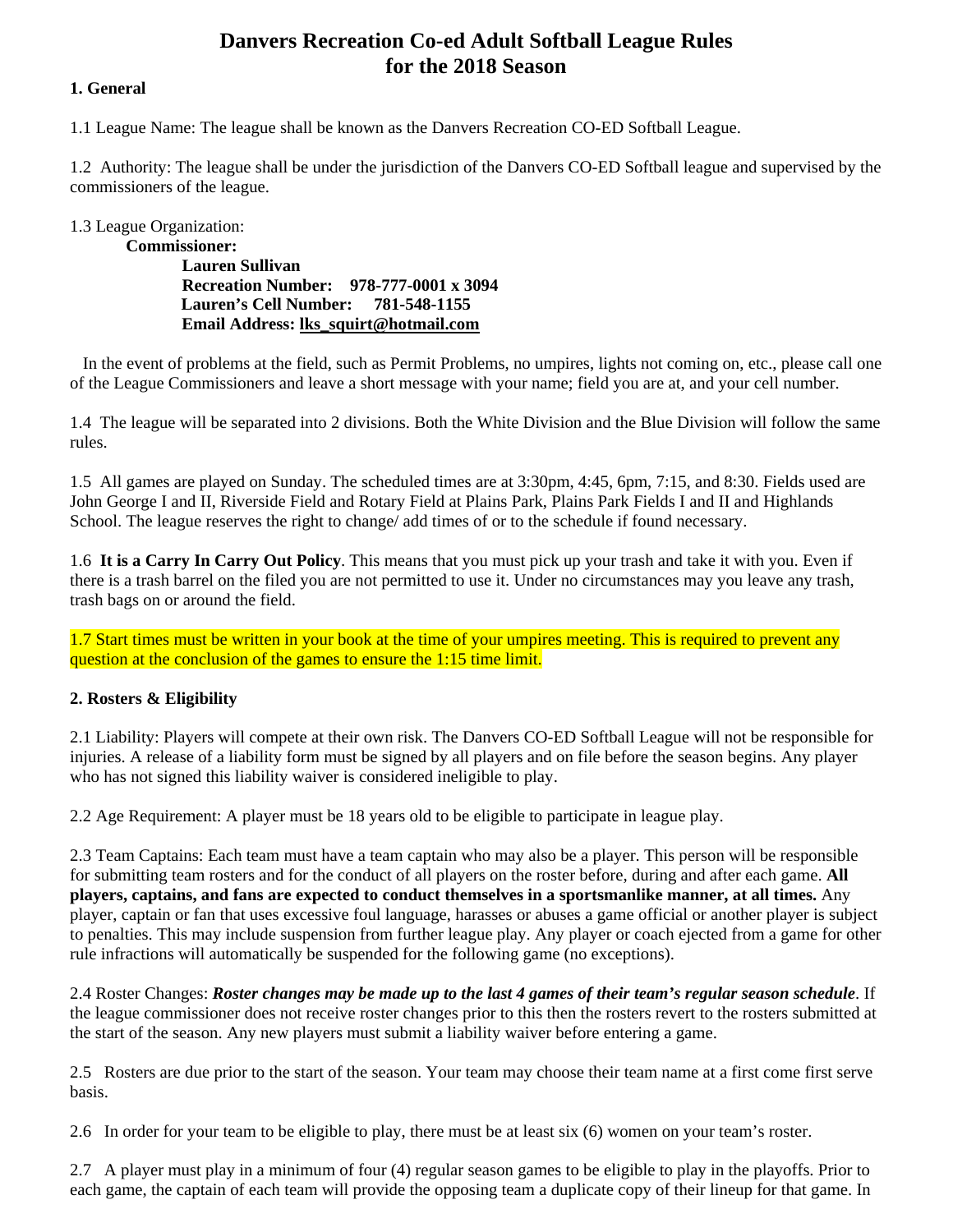the case that a player is prevented from playing in the playoffs due to unforeseen circumstances, a team captain can petition the league for eligibility. The League Commissioners will make the final decision on eligibility.

2.8 Each team must keep a book. If an appropriate scorebook is not kept then the initial score and decision will stand.

## **3. No Umpire Play Rules**

3.1 If you play with no umpire, (this should not happen) close calls will be awarded on an exchange basis. (First close call your team is safe, next close call your team is out, and so on.)

3.2 Pitchers must allow the batter the opportunity to hit the ball. This will help minimize delays in the game. If (five) 5 consecutive batters are walked or the ball fails to cross the plate in a manner defined in Rule# 8.1, the hitting team's captain may request and if requested must receive a new pitcher.

## **4. Ground Rules**

4.1 Alcohol or drugs before, during or after a game are not permitted at any field. Violators will be expelled from the league without refund.

4.2 Team captains and umpires must meet before the game to clarify the rules and to determine how to handle controversial plays.

4.3 During the game, only captains may approach the umpire with a grievance. Teams must abide by the umpire's decision. Umpires can remove unruly players from the game, after first issuing one (1) warning to both captains and the player(s) involved. This is the umpire's decision however, in extreme circumstances immediate removal from the game is permitted. If removed from the game you must leave the premises immediately and will be suspended for the following game. If the offending player does not leave the field within 1 minute, his or her team will forfeit the game.

4.4 The Danvers Recreation Coed Softball League is based on the American Softball Association (ASA) standard. Any rules not overridden by this document of league by-laws should fall back upon ASA governing rules and regulations.

4.5 The pitch count will start at a 1 and 1 count.

4.6 Although this is a competitive league, please have fun and play safe.

4.7 Metal Spikes are not permitted. Any player found wearing metal spikes will be **ejected** from the game.

4.8 Courtesy Runner: The last player of the same sex making the last out shall be the courtesy runner. A courtesy runner may only be used when a player has been injured on the field  $\&$  is unable to continue to play. A courtesy runner cannot be used freely in order to place a faster runner on the bases. If declared you will be taking a courtesy runner to start the game you may not advance past  $1<sup>st</sup>$  base throughout the game no matter the hit. During the game if you declare a courtesy runner that must remain in effect for the duration of the game  $\&$  you cannot advance past  $1<sup>st</sup>$  base.

4.9 A 6 run homerun rule will be applied at Riverside Field ONLY!! After the  $6<sup>th</sup>$  homerun by any one team then it is an auto out thereafter.

#### 5. Game Requirements

5.1 The HOME team is the team listed second on the schedule and must supply the bases. (Example: "1 @ 2" means team #2 is the HOME team).

5.1.1 The Recreation Department will supply three (3) bases at the beginning of the season to each team. You must return them at the end of the season to the Recreation Department.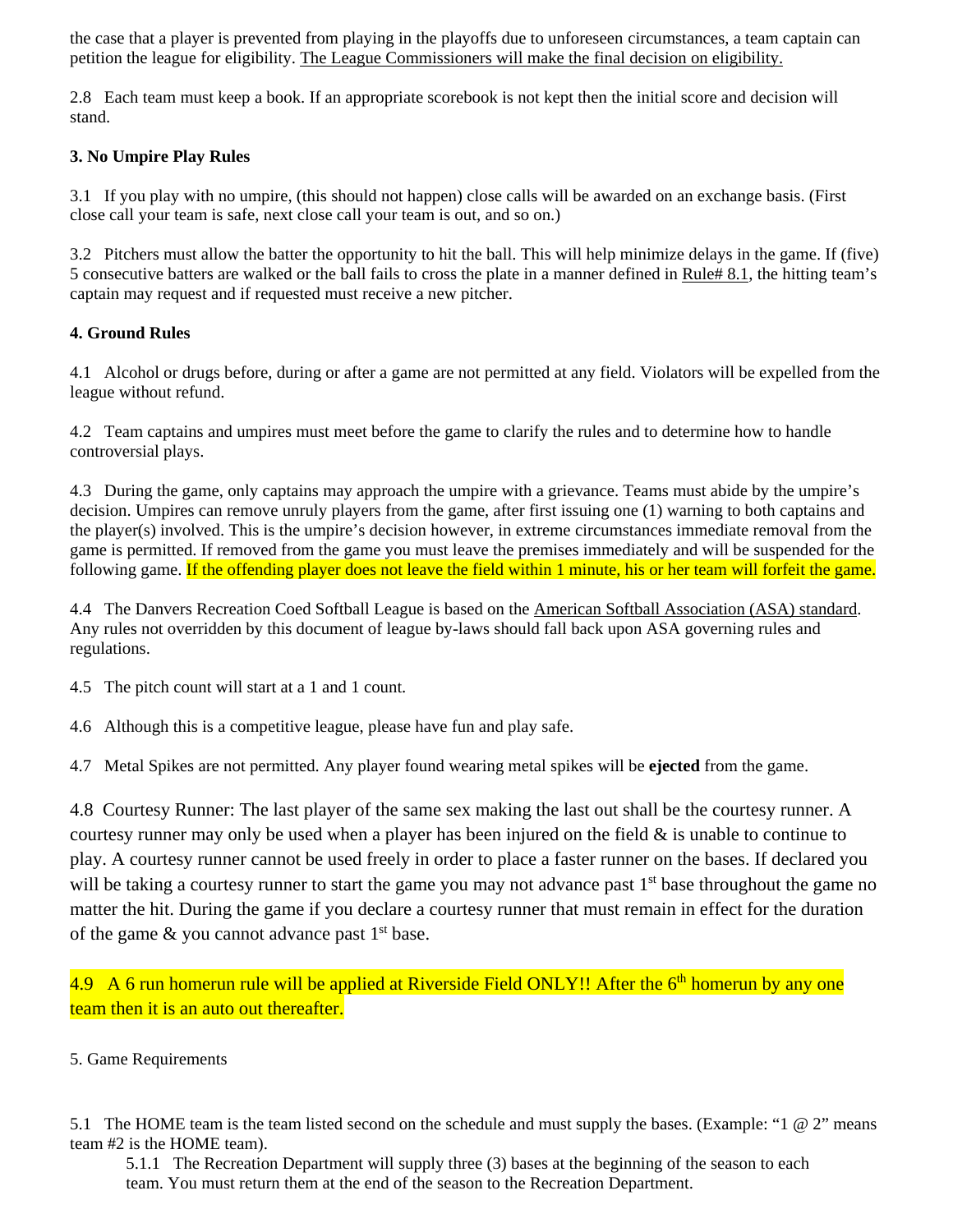## *5.1.2 Each team will supply a game ball and back up ball to the umpire prior to the start of the game.*

5.2 Teams must begin the game if eight (8) or more players are present at the start of the game.

## 5.3 *Teams must field a minimum of eight (8) players (4 of which must be women) 15 min. after the start time of the game or forfeit the game. Exception see rule5. 5.6 below.*

5.4 If a team has 8 players, the opposing team must supply a non-defensive courtesy catcher. Any defensive infielder may cover the plays at home plate.

## *5.5 Each team must field a minimum of four (4) women at all times during the game. Maximum number of men on the field at any one time is six (6). Exception see Rule5. 5.6 below.*

- 5.6 If a team only has (3) women at game time, the team playing with only 3 women must take an automatic out in the spot in the batting order where the 4<sup>th</sup> woman would normally Bat. Please inform the umpire When the Auto out is due to bat (meaning the  $4<sup>th</sup>$  female slot at the end of the lineup). A team using only 3 woman will be restricted to using only 6 men for a total of 9 players in the batting order and on the field at any time.
- 5.7 No new inning can start after 75 min. from the start of the game.
- 5.8 International Tie Breaker Rule: (Is in affect) The last *player* out from the previous inning starts  $@2<sup>nd</sup>$  base  $\&$ each team plays their inning (3 outs) to see if there can be a determined winner.
- 5.9 If a team is playing with only  $(8)$  players male or female they will receive an automatic out were the  $9<sup>th</sup>$  player would be placed in the line up.

5.10 Any team that is in jeopardy of forfeiting is allowed to ask one (1) female player to play for their team to fulfill the three (3) girl minimum. This rule is not in effect during the playoffs. If you have eight (8) players three (3) being female you can not add an additional player.

**6. Shortened Games:** In the case of a game being shortened due to inclement weather, darkness, etc., the following rules will be applied.

(1) During the regular season, the game will be reverted back to the last completed inning and that score will determine the winning team as long as  $\frac{\text{four}(4)}{\text{innings}}$  have been completed. If four (4) innings have not been completed then the game will be continued at a date and time to be determined. In regular season play there may be changes made to the line up.

(2) If this happens during the playoffs, the game will be continued at a date and time to be determined. When play continues, the game will be picked up at exactly the spot where it was stopped and will be played to the completion of a 7-inning game. In this case, there may be no changes to the lineup, with the exception of replacing any players who cannot make it to the continuation. When players are replaced for this reason, you may only replace a male with a male and a female with female. There may be no other additions to the batting order.

## **7. Batting Order**

- 7.1 *Teams may establish their batting order in two ways:* 
	- *(1) Bat everyone present and have free substitution in and out of the field defensively (still must follow no more than the two (2) male batters in a row rule).*
	- *(2) Have a traditional lineup and use the ASA rule of starters and substitutes. All starters can leave the game one time and reenter only in there original place in the batting order. Substitutes can not reenter.*

7.2 The *batting order may not have more than two (2) male batters in a row at any time in the game.* (This includes when the bottom of the order loops back to the top.) – If this happens then the spot where the missing batter should be is an automatic out. It is up to the coaches to tell the umpire.

7.3 *In the batting order there must be at least four (4) women in the order.* Your team will be allowed to play with (3) women however your team will be given an automatic out where the  $(4<sup>th</sup>)$  women would be batting throughout the lineup.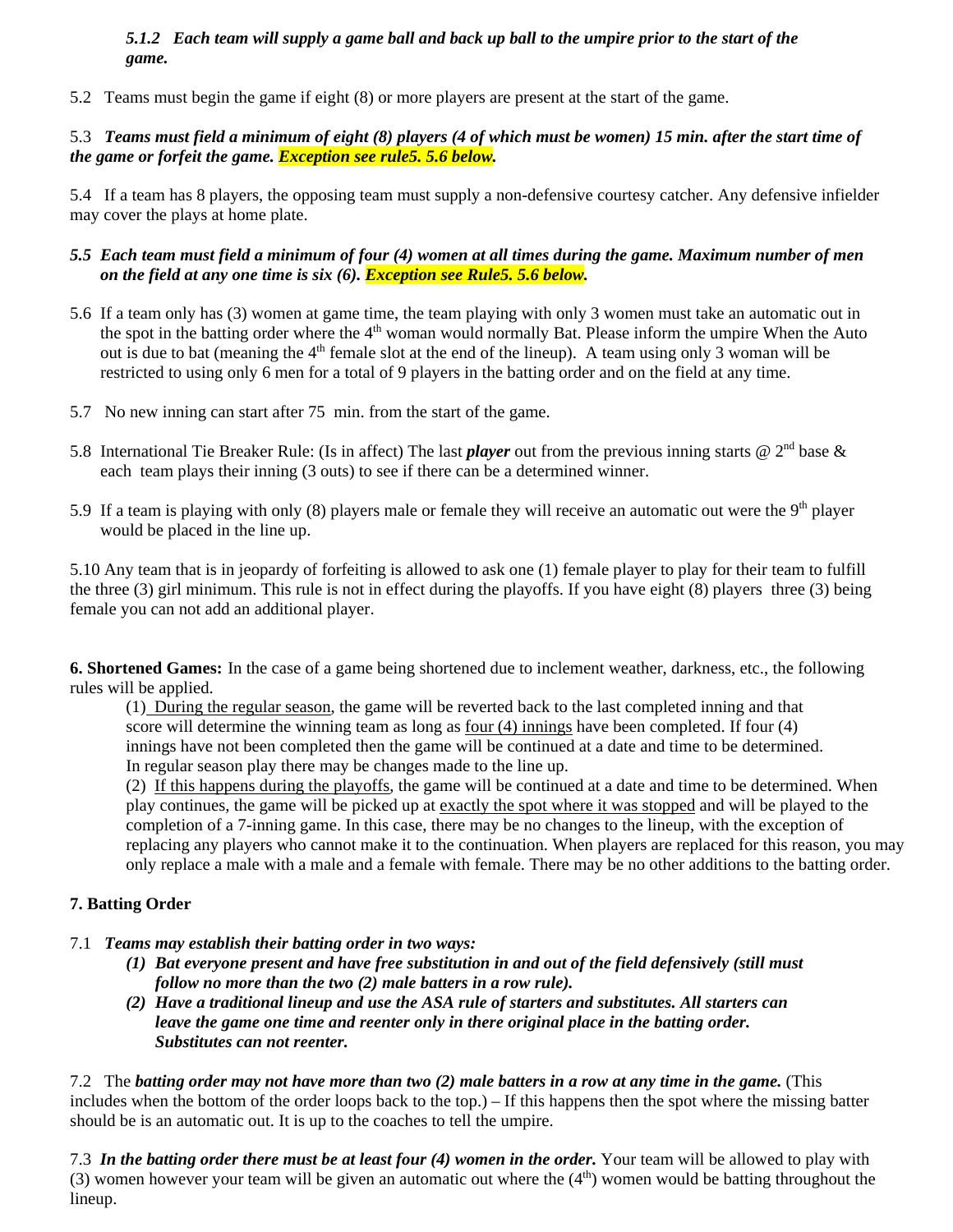7.4 A DH (Designator Hitter) will be allowed in the lineup. One player playing only offense and one player playing only Defense. They Share one spot in the line up. The Defense only player is listed at the bottom of the order and marked as a flex player. Remember this player does not bat. The only restriction is that (4) women must be in the lineup at all times. Exception Read rule 5.5.6 above

7.5 No triple wall bats or higher allowed. (Batter is ejected from the game if caught using one.) See rule 14.2

## **8. Pitching**

8.1 Pitching is regulated by ASA rules. The pitcher may hold or grip the ball in any manner. The pitch must be delivered in a definite underhanded motion. The pitch must be delivered between the shoulders and knees with a 6' to 12' arc.

8.2 If the umpire determines that a pitched ball does not meet the required arc (6' to 12'), the umpire shall declare the pitch illegal, while it is still in flight. At this time, the batter still may swing at the pitch and the pitch (and results of batter swinging) becomes legal. If batter chooses not to swing, the pitch will be ruled a ball.

**9. Fouling Out:** A batter will be declared out if he/she fouls off two pitches after having two strikes in the count.

**10. Walks (Base on Balls):** The league will adhere to the ASA rule regarding walking a male batter when a female batter is on deck. When a male batter is walked with a female batter on deck, the male batter will be awarded second base. Note to umpires, our league only requires 4 female batters in the order (unlike 5/5 ASA coed teams), so this ruling would only be applied in cases where a female is on deck. (Female batter reserves the right to a walk or to bat)

**11. Courtesy Belt:** A courtesy belt of 60 feet from the base line to the outfield is required for all batters. *One (1) short fielder is allowed to play in a radius of 10 to 20 feet from the base line at the time of the pitch. (Umpires Judgment)* 

Example 1: **"Four (4) outfielders positioned 60 feet behind the bases. (Courtesy Belt)** 

Example 2: **"The Right, Center, and Left Fielders are playing behind the Courtesy Belt and the 4<sup>th</sup> outfielder plays the short field position in a radius of 4 to 10 feet behind the infield.** 

**12. Mercy Rule (a.k.a. Slaughter Rule):** The game will be seven (7) innings long. However, the Mercy Rule applies after five (5) full innings or 4 and a half if the home team is winning by 12 after the top of the  $5<sup>th</sup>$  inning. (12 run rule). *There is a Mercy Rule during the playoffs.* 

## **13. Rules of Play — ASA**

13.1 Also refer to Rule# 4.4.

13.2 Runners may only leave a base after the ball has been hit, or the runner may be called out. There is no leading or stealing.

13.3 No aiding a runner (but you may give a teammate the high five). If a coach or anyone from the bench aids a runner, the runner may be called out.

13.4 No Crash Rule - If the player in the field has possession of the ball at the base then the runner must either slide or avoid a collision with that player. If a collision takes place then the runner may be out. (Umpires Judgment)

13.5 Hog Rule: Players must play within the boundaries of their position. If a fielder intentionally intercedes for another player, ready to accept a thrown or batted ball, then the umpire will announce "hog rule" and the offensive player will be called safe and all base runners will advance one base from their position at the pitch. This rule does not affect normal position backups or field strategies.

For Example: **"The pitcher runs in front of the catcher and fields the throw coming home."** This is the Hog Rule and is not allowed.